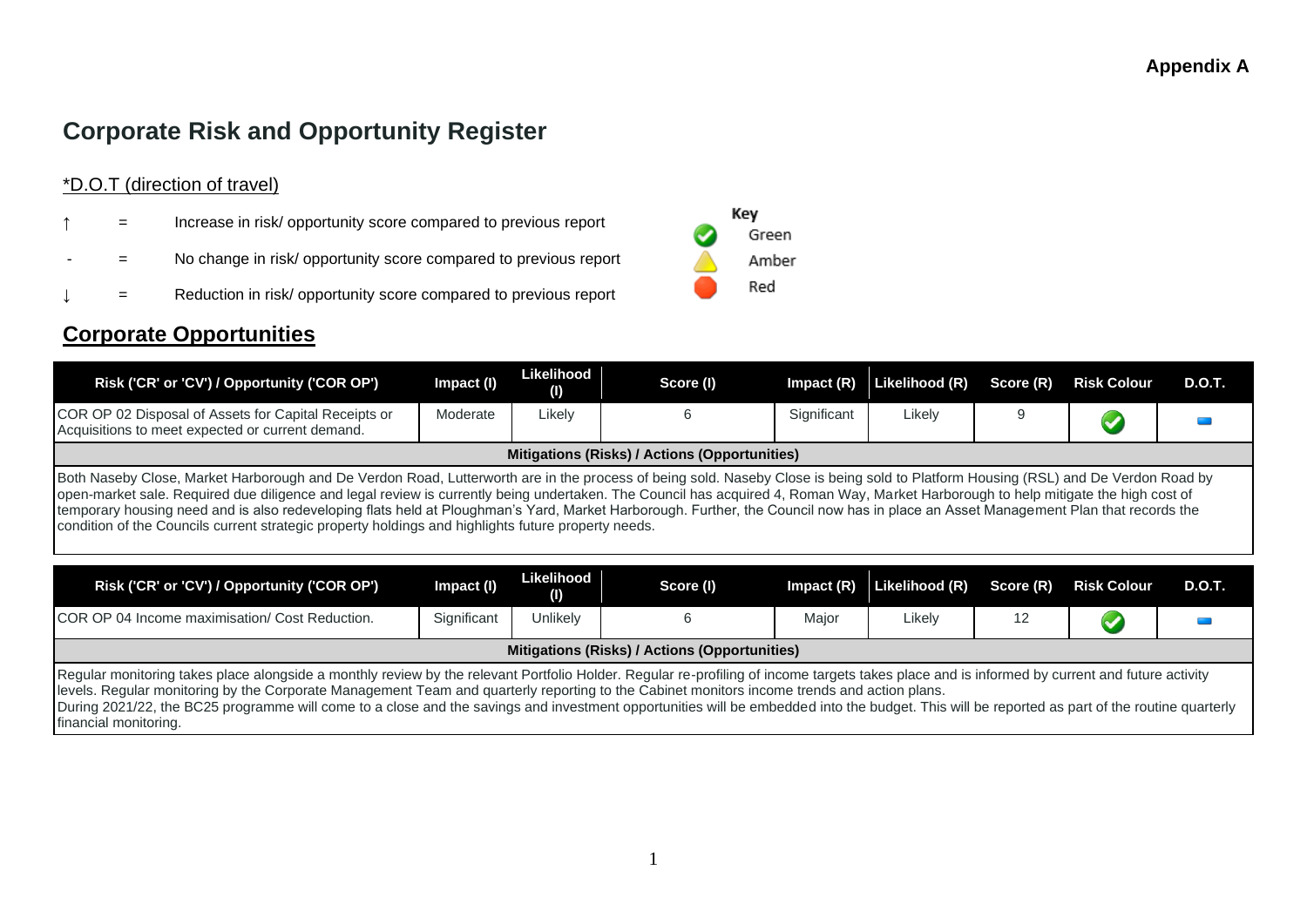|                                                                                                                                                                                                                                                                                                                                                                                                                                                                                                                                                              | Impact (I) | Likelihood<br>(I) | Score (I)                                            | Impact $(R)$ | Likelihood (R) | Score (R) | <b>Risk Colour</b>   | <b>D.O.T.</b> |
|--------------------------------------------------------------------------------------------------------------------------------------------------------------------------------------------------------------------------------------------------------------------------------------------------------------------------------------------------------------------------------------------------------------------------------------------------------------------------------------------------------------------------------------------------------------|------------|-------------------|------------------------------------------------------|--------------|----------------|-----------|----------------------|---------------|
| COR OP 05 To work with the other Leicestershire<br>Authorities to explore different structures for delivering<br>Council services for the benefit of residents.                                                                                                                                                                                                                                                                                                                                                                                              | Major      | Unlikely          | 8                                                    | Major        | Unlikely       | 8         |                      |               |
|                                                                                                                                                                                                                                                                                                                                                                                                                                                                                                                                                              |            |                   | Mitigations (Risks) / Actions (Opportunities)        |              |                |           |                      |               |
| The Leader of the Council has committed to working collaboratively for the potential benefit to the residents of Harborough District. Some preparatory work has been completed to identify the<br>scope of the project. A scope has been agreed between a number of Leicestershire Authorities on further collaboration and work is continuing in this area.                                                                                                                                                                                                 |            |                   |                                                      |              |                |           |                      |               |
| Risk ('CR' or 'CV') / Opportunity ('COR OP')                                                                                                                                                                                                                                                                                                                                                                                                                                                                                                                 | Impact (I) | Likelihood<br>(I) | Score (I)                                            | Impact $(R)$ | Likelihood (R) | Score (R) | <b>Risk Colour</b>   | <b>D.O.T.</b> |
| COR OP 06 To support communities during recovery<br>from the Covid-19 pandemic via the County-coordinated<br>Contain and COMF Funding.                                                                                                                                                                                                                                                                                                                                                                                                                       | Major      | Very Unlikely     | Δ                                                    | Major        | Very Likely    | 16        | $\blacktriangledown$ |               |
|                                                                                                                                                                                                                                                                                                                                                                                                                                                                                                                                                              |            |                   | <b>Mitigations (Risks) / Actions (Opportunities)</b> |              |                |           |                      |               |
| Agreed funding for specific projects focussed on Covid-19 recovery. £130K of funding was received during Quarter 4 of the 2020/21 year. Additional funding is anticipated to be received in<br>Quarter 1 of the 2021/22 year.<br>Risk ('CR' or 'CV') / Opportunity ('COR OP')                                                                                                                                                                                                                                                                                | Impact (I) | Likelihood<br>(I) | Score (I)                                            | Impact $(R)$ | Likelihood (R) | Score (R) | <b>Risk Colour</b>   | <b>D.O.T.</b> |
| COR OP 07 To ensure that Harborough District Council<br>benefits from the ERDF Welcome Back funding to                                                                                                                                                                                                                                                                                                                                                                                                                                                       | Moderate   | Likely            | 6                                                    | Moderate     | Very Likely    | 8         |                      |               |
| support the reopening of local town centres and tourism<br>following the Covid-19 pandemic.                                                                                                                                                                                                                                                                                                                                                                                                                                                                  |            |                   |                                                      |              |                |           |                      |               |
|                                                                                                                                                                                                                                                                                                                                                                                                                                                                                                                                                              |            |                   | <b>Mitigations (Risks) / Actions (Opportunities)</b> |              |                |           |                      |               |
| To develop and deliver a programme of activities to support the reopening of local town centres and tourism and respond to the medium-term impact of Covid-19. The initial deadline is to submit<br>proposals to Government by 30 May 2021 was achieved. Once approved, the delivery of these plans can run through until the end of March 2022. Plans have had to be modified slightly to take<br>account of continuing restrictions and lack of capacity amongst the events industry, but these can simply be pushed back to later in 2021 and early 2022. |            |                   |                                                      |              |                |           |                      |               |
| Risk ('CR' or 'CV') / Opportunity ('COR OP')                                                                                                                                                                                                                                                                                                                                                                                                                                                                                                                 | Impact (I) | Likelihood<br>(I) | Score (I)                                            | Impact $(R)$ | Likelihood (R) | Score (R) | <b>Risk Colour</b>   | <b>D.O.T.</b> |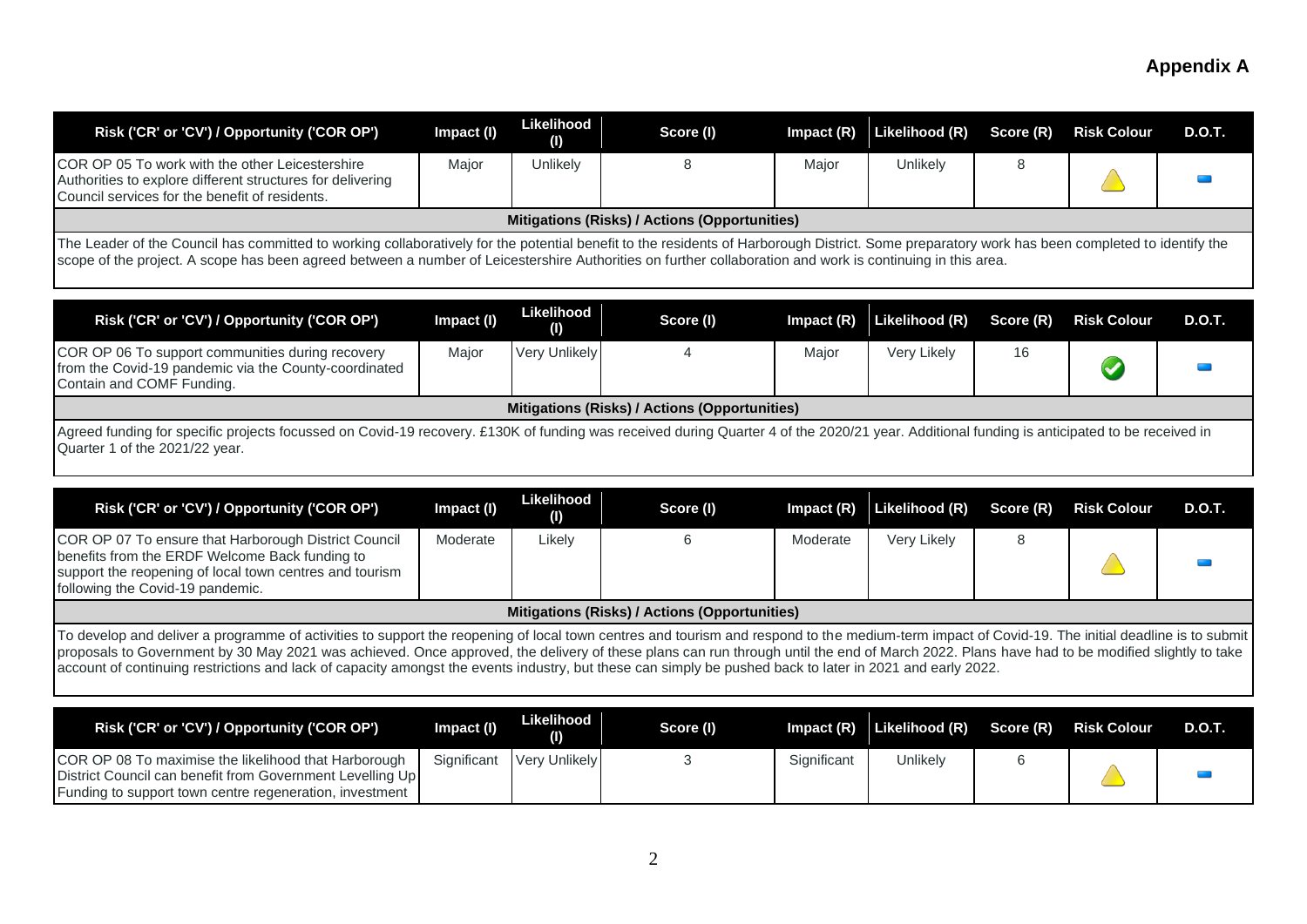| Infrastructure.<br>Mitigations (Risks) / Actions (Opportunities)<br>Work with neighbouring councils, (particularly Oadby & Wigston, Blaby and Melton), and local MPs, to identify potential joint, compelling projects, which would meet the challenging objectives of<br>the Levelling Up Fund. It is recognised that this is likely to be a very difficult case to make, given that Harborough District is classed as a Category 3, (the lowest), area, and will also have submit |            |                   |           |              |                |           |                    |               |  |  |
|-------------------------------------------------------------------------------------------------------------------------------------------------------------------------------------------------------------------------------------------------------------------------------------------------------------------------------------------------------------------------------------------------------------------------------------------------------------------------------------|------------|-------------------|-----------|--------------|----------------|-----------|--------------------|---------------|--|--|
| bids in partnership with neighbouring councils to reflect the needs of parliamentary constituencies. The aim is to plan towards Round 2, in order to allow time to identify realistic joint projects and<br>learn from the experiences of Round 1.                                                                                                                                                                                                                                  |            |                   |           |              |                |           |                    |               |  |  |
| Risk ('CR' or 'CV') / Opportunity ('COR OP')                                                                                                                                                                                                                                                                                                                                                                                                                                        | Impact (I) | Likelihood<br>(1) | Score (I) | Impact $(R)$ | Likelihood (R) | Score (R) | <b>Risk Colour</b> | <b>D.O.T.</b> |  |  |
|                                                                                                                                                                                                                                                                                                                                                                                                                                                                                     |            | .                 |           | $\cdots$     | .              | $\sim$    |                    |               |  |  |

| COR OP 09 The service transformation propositions<br>agreed by Council as a consequence of the Budget<br>Challenge 2025 programme deliver the required savings.                                                                                                                                                                                                                                                           | Moderate | Likelv |  | Major | Likely | 12 |  |  |  |  |
|---------------------------------------------------------------------------------------------------------------------------------------------------------------------------------------------------------------------------------------------------------------------------------------------------------------------------------------------------------------------------------------------------------------------------|----------|--------|--|-------|--------|----|--|--|--|--|
| Mitigations (Risks) / Actions (Opportunities)                                                                                                                                                                                                                                                                                                                                                                             |          |        |  |       |        |    |  |  |  |  |
| The BC25 propositions agreed by Cabinet will have followed a robust 'check and challenge' process, but fundamentally will have been developed by the respective service manager themselves.<br>Further, the respective service manager will then lead the associated transformation to ensure that their savings/investment proposition will deliver the BC25 savings proposals within the<br>Council's Change Programme. |          |        |  |       |        |    |  |  |  |  |

## **Corporate Risks**

| Risk                                                                                                                                                                                                                                                                                                                                                                                                                                                                                                                                                                                                                                                                                                                                     | Impact (I) | Likelihood<br>(1) | Score (I)                                     | $Im$ pact $(R)$ | Likelihood (R) | Score (R) | <b>Risk Colour</b> | <b>D.O.T.</b> |  |
|------------------------------------------------------------------------------------------------------------------------------------------------------------------------------------------------------------------------------------------------------------------------------------------------------------------------------------------------------------------------------------------------------------------------------------------------------------------------------------------------------------------------------------------------------------------------------------------------------------------------------------------------------------------------------------------------------------------------------------------|------------|-------------------|-----------------------------------------------|-----------------|----------------|-----------|--------------------|---------------|--|
| CR 07 Risk of the Council not helping to encourage<br>conditions for new business growth results in the District<br>not benefitting from the LLEP funding                                                                                                                                                                                                                                                                                                                                                                                                                                                                                                                                                                                | Moderate   | ∟ikelv            |                                               | Moderate        | Unlikely       |           |                    |               |  |
|                                                                                                                                                                                                                                                                                                                                                                                                                                                                                                                                                                                                                                                                                                                                          |            |                   | Mitigations (Risks) / Actions (Opportunities) |                 |                |           |                    |               |  |
| The Council is represented on the LLEP Board through a nominated District Leader representation. The Council was successful in gaining funding for two projects from the Leicestershire<br>Business Rates pooling fund for 2019/20, and whilst progress has been delayed on these due to the coronavirus pandemic, work is back on track and the LLEP is comfortable and assured by<br>the progress being made. Funding towards the implementation of the Lutterworth Town Centre Masterplan will be utilised later in the year, following the approval of the Masterplan in autumn<br>2021. Funding towards the St. Mary's Quarter in Market Harborough is being progressed via a consultant-led feasibility study in mid to late-2021. |            |                   |                                               |                 |                |           |                    |               |  |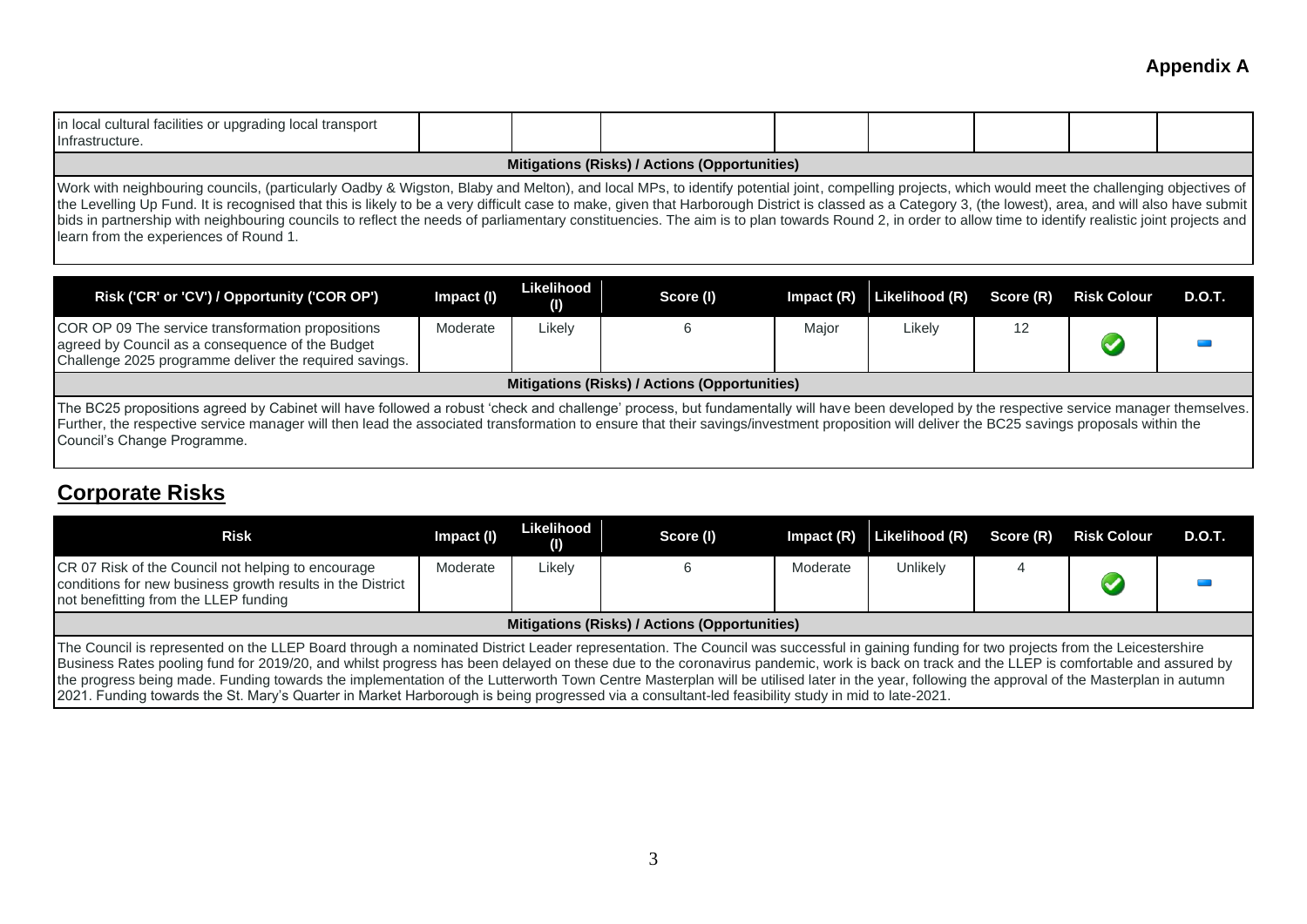| Risk ('CR' or 'CV') / Opportunity ('COR OP')                                                                                                                                                                                                                                                                                                                                                                                                                                                                                                                                                                                                                                                                                                                                                                                                                                                                                                                                                                                                                                                                                                                                                                                                                                                                                                                                                                                                                                                                                                                                                                                                                                                                                                                                                                                                                                                   | Impact (I) | Likelihood<br>(I) | Score (I)                                     | $Im$ pact $(R)$ | Likelihood (R) | Score (R) | <b>Risk Colour</b> | D.O.T. |
|------------------------------------------------------------------------------------------------------------------------------------------------------------------------------------------------------------------------------------------------------------------------------------------------------------------------------------------------------------------------------------------------------------------------------------------------------------------------------------------------------------------------------------------------------------------------------------------------------------------------------------------------------------------------------------------------------------------------------------------------------------------------------------------------------------------------------------------------------------------------------------------------------------------------------------------------------------------------------------------------------------------------------------------------------------------------------------------------------------------------------------------------------------------------------------------------------------------------------------------------------------------------------------------------------------------------------------------------------------------------------------------------------------------------------------------------------------------------------------------------------------------------------------------------------------------------------------------------------------------------------------------------------------------------------------------------------------------------------------------------------------------------------------------------------------------------------------------------------------------------------------------------|------------|-------------------|-----------------------------------------------|-----------------|----------------|-----------|--------------------|--------|
| CR 12 Lack of a co-ordinated approach to Emergency<br>Planning could result in a failure to effectively respond to<br>situations.                                                                                                                                                                                                                                                                                                                                                                                                                                                                                                                                                                                                                                                                                                                                                                                                                                                                                                                                                                                                                                                                                                                                                                                                                                                                                                                                                                                                                                                                                                                                                                                                                                                                                                                                                              | Major      | Unlikely          |                                               | Major           | Very Unlikely  |           |                    |        |
|                                                                                                                                                                                                                                                                                                                                                                                                                                                                                                                                                                                                                                                                                                                                                                                                                                                                                                                                                                                                                                                                                                                                                                                                                                                                                                                                                                                                                                                                                                                                                                                                                                                                                                                                                                                                                                                                                                |            |                   | Mitigations (Risks) / Actions (Opportunities) |                 |                |           |                    |        |
| As a member of the Local Resilience Forum (LRF) the Council receives support on responding to emergency situations from a number of partner organisations. Training undertaken by staff is<br>under continual review to ensure compliance with the Local Resilience Forum's guidance and competencies. Severe Weather and Flood Contingency Plans are in place to ensure there is an<br>effective response to any incident. There is a county-wide programme for testing plans which ensures that there is a consistent approach and that plans are tested at appropriate times. The<br>Council is a member of the county-wide emergency planning partnership and this provides 24/7 support from an emergency planning professional. A protocol has been developed, and is in<br>operation, to update Members, at the time of an incident. Emergency Plans have been developed and tested for the high-risk scenarios throughout the District. Joint working arrangements with<br>LCC Highways enable a co-ordinated approach to situations that involve both organisations. Member and Officer training has been provided to ensure their roles are fully understood during an<br>incident. We work with the LRF to ensure Harborough Emergency Planning procedures are robust, clear to Members, and are tested. A Corporate Management Team Emergency Planning rota<br>is in place. An online training module on Emergency Planning for all staff was launched in Quarter 4 of the 2016/17 year. Corporate Management Team received training in May 2018 regarding<br>management of emergency incidents. An Audit review, conducted in February 2018, made no recommendations. During Quarter 3 of the 2019/20 year, elected members received an<br>emergency plan briefing. During Quarter 2 of the 2020/21 year, a multi-agency exercise was carried out remotely across Leicestershire. |            |                   |                                               |                 |                |           |                    |        |

| Risk ('CR' or 'CV') / Opportunity ('COR OP')                                                                                       | Impact (I)  | Likelihood<br>(1) | Score (I) | Impact $(R)$ | Likelihood (R) Score (R) |  | <b>Risk Colour</b> | <b>D.O.T.</b> |  |
|------------------------------------------------------------------------------------------------------------------------------------|-------------|-------------------|-----------|--------------|--------------------------|--|--------------------|---------------|--|
| CR 15 Reduction in public sector funding by all partners<br>leads to service gaps and reduced public sector offer to<br>residents. | Significant | ∟ikely            |           | Moderate     | ∟ikelv                   |  |                    |               |  |
| Mitigations (Risks) / Actions (Opportunities)                                                                                      |             |                   |           |              |                          |  |                    |               |  |

The Council actively engages with partners in shaping future public service provision and to maintain awareness of any further potential reductions (revenue and capital) in funding from all partners. However, the expected significant changes in future funding due to formulae adjustment and business rates, now expected to be implemented in 2022 (potentially 2023), is leading to a lack of clarity over funding available to partners to support outcomes in the District. The Council partially mitigates this through representation on working groups. The government issued a oneyear financial settlement for 2021/22 and the expectation is that a Comprehensive Spending Review will be undertaken during the 2021/22 year. As part of the MTFS the risk associated with reduced government funding was accommodated within the budget.

| Risk ('CR' or 'CV') / Opportunity ('COR OP')                                                                                                                                                                                                                                                                                                                                                                                                                                                                                                                                                            | Impact (I)                                    | Likelihood<br>(1) | Score (I) | Impact $(R)$ | Likelihood (R) | Score (R) | <b>Risk Colour</b> | D.O.T. |  |  |
|---------------------------------------------------------------------------------------------------------------------------------------------------------------------------------------------------------------------------------------------------------------------------------------------------------------------------------------------------------------------------------------------------------------------------------------------------------------------------------------------------------------------------------------------------------------------------------------------------------|-----------------------------------------------|-------------------|-----------|--------------|----------------|-----------|--------------------|--------|--|--|
| CR 20 Business Continuity: loss of building(s) / service(s)  <br>through unforeseen events.                                                                                                                                                                                                                                                                                                                                                                                                                                                                                                             | Maior                                         | Very Likely       |           | Major        | Unlikely       |           |                    |        |  |  |
|                                                                                                                                                                                                                                                                                                                                                                                                                                                                                                                                                                                                         | Mitigations (Risks) / Actions (Opportunities) |                   |           |              |                |           |                    |        |  |  |
| Disaster recovery facilities are now in place for the hosting of key ICT systems in the event of a disaster recovery incident. Testing has been completed on bringing business applications, such<br>as TLC (Land Charges) and elections, online. The Elections system has been tested by the service area. Next stage: service areas to test using the recovered systems. Other activities include<br>testing individual business continuity plans with service areas and review priority services and accommodation, if necessary. All of the Business Continuity plans were updated during Quarter 1 |                                               |                   |           |              |                |           |                    |        |  |  |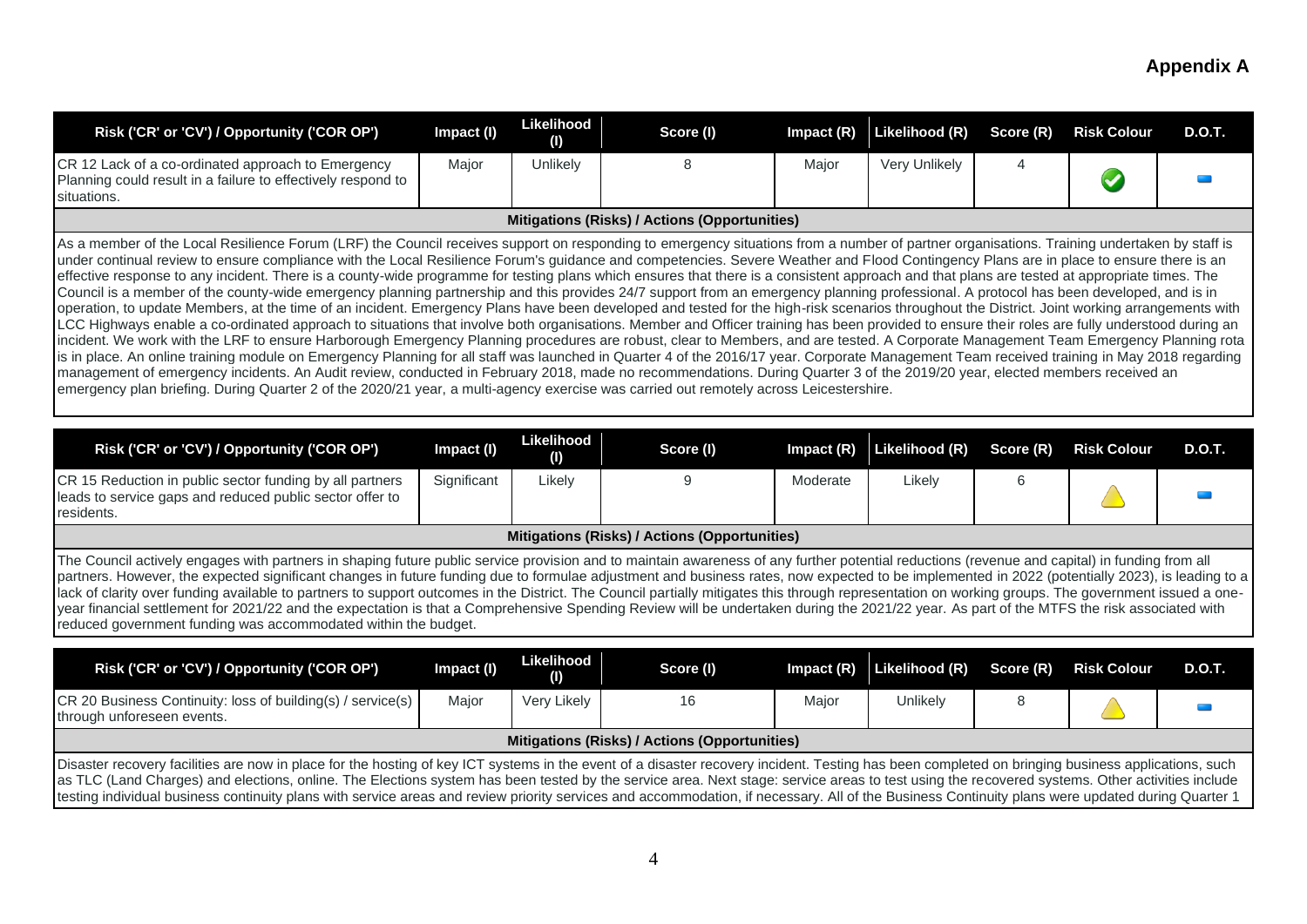| of the 2020/21 year. A Business Continuity exercise on ICT Disaster Recovery is scheduled to take during the 2021/22 year.                                                                                                                                                                                                                                                                                                                                                                                                                                                                                                                                                                                                                                                                                                                                                                                                                       |             |                          |                                               |              |                |           |                    |               |  |
|--------------------------------------------------------------------------------------------------------------------------------------------------------------------------------------------------------------------------------------------------------------------------------------------------------------------------------------------------------------------------------------------------------------------------------------------------------------------------------------------------------------------------------------------------------------------------------------------------------------------------------------------------------------------------------------------------------------------------------------------------------------------------------------------------------------------------------------------------------------------------------------------------------------------------------------------------|-------------|--------------------------|-----------------------------------------------|--------------|----------------|-----------|--------------------|---------------|--|
| Risk ('CR' or 'CV') / Opportunity ('COR OP')                                                                                                                                                                                                                                                                                                                                                                                                                                                                                                                                                                                                                                                                                                                                                                                                                                                                                                     | Impact (I)  | Likelihood<br>(1)        | Score (I)                                     | Impact $(R)$ | Likelihood (R) | Score (R) | <b>Risk Colour</b> | <b>D.O.T.</b> |  |
| CR 25 The Council does not have sufficient funding to<br>deliver its current services in the medium term.                                                                                                                                                                                                                                                                                                                                                                                                                                                                                                                                                                                                                                                                                                                                                                                                                                        | Major       | Very Likely              | 16                                            | Significant  | Likely         | 9         |                    |               |  |
| <b>Mitigations (Risks) / Actions (Opportunities)</b>                                                                                                                                                                                                                                                                                                                                                                                                                                                                                                                                                                                                                                                                                                                                                                                                                                                                                             |             |                          |                                               |              |                |           |                    |               |  |
| The budget (including income and expenditure) is monitored on a quarterly basis and corrective action taken as required. The Quarter 4 forecast outturn is indicating a £116k underspend for<br>2020/21. The Council has now approved an MTFS that has a positive reserves position throughout the MTFS period although reserves will be significantly impacted. The Council has now<br>commenced a fundamental budget review process, Budget Challenge 2025, and the first tranche of service transformation proposals have been included in the 2021/22 budget. Subsequently,<br>service transformation proposals will start to be brought into the budget during the next year. The has Council also increased Council Tax for the first time in many years, increased car-parking<br>charges and green bin fee charges. It is considered the Council holds sufficient reserves to manage any unplanned change effectively in the short-term. |             |                          |                                               |              |                |           |                    |               |  |
| Risk ('CR' or 'CV') / Opportunity ('COR OP')                                                                                                                                                                                                                                                                                                                                                                                                                                                                                                                                                                                                                                                                                                                                                                                                                                                                                                     | Impact (I)  | <b>Likelihood</b><br>(1) | Score (I)                                     | Impact $(R)$ | Likelihood (R) | Score (R) | <b>Risk Colour</b> | <b>D.O.T.</b> |  |
| CR 27 Risk of reduction of failing to deliver housing in a<br>timely way could lead to reduction in receipts of new<br>homes bonus (NHB).                                                                                                                                                                                                                                                                                                                                                                                                                                                                                                                                                                                                                                                                                                                                                                                                        | Significant | Unlikely                 | 6                                             | Significant  | Unlikely       | 6         |                    |               |  |
|                                                                                                                                                                                                                                                                                                                                                                                                                                                                                                                                                                                                                                                                                                                                                                                                                                                                                                                                                  |             |                          | Mitigations (Risks) / Actions (Opportunities) |              |                |           |                    |               |  |
| New Homes Bonus: the final year was expected to be 2021/22, but following last Autumns one-year settlement, the final year is now expected to be 2022/23 (subject to further government<br>announcements on future funding settlement) - this is built into the MTFS. The government will be replacing NHB, their consultation is now closed, but what the replacement will be is not yet<br>known.<br>Risk ('CR' or 'CV') / Opportunity ('COR OP')                                                                                                                                                                                                                                                                                                                                                                                                                                                                                              | Impact (I)  | Likelihood               | Score (I)                                     | Impact (R)   | Likelihood (R) | Score (R) | <b>Risk Colour</b> | <b>D.O.T.</b> |  |
|                                                                                                                                                                                                                                                                                                                                                                                                                                                                                                                                                                                                                                                                                                                                                                                                                                                                                                                                                  |             | (1)                      |                                               |              |                |           |                    |               |  |
| CR 29 Loss of ability to provide a comprehensive service<br>due to cyber security attacks.                                                                                                                                                                                                                                                                                                                                                                                                                                                                                                                                                                                                                                                                                                                                                                                                                                                       | Significant | Likely                   | 9                                             | Moderate     | Likely         | 6         |                    |               |  |
|                                                                                                                                                                                                                                                                                                                                                                                                                                                                                                                                                                                                                                                                                                                                                                                                                                                                                                                                                  |             |                          | Mitigations (Risks) / Actions (Opportunities) |              |                |           |                    |               |  |
| The Council's ICT infrastructure is secured to national standards. We have annual ITC health check testing. The Council now has ongoing security and benchmarking performed by Microsoft<br>that provides additional recommendations and assurance. During Quarter 4 of the 2020/21 year, the potential for a global security issue occurred. The Council's swift implementation of its<br>Emergency Patching Procedure meant that it was unaffected by the incident. A revised ICT Strategy will be prepared during the 2021/22 year.                                                                                                                                                                                                                                                                                                                                                                                                           |             |                          |                                               |              |                |           |                    |               |  |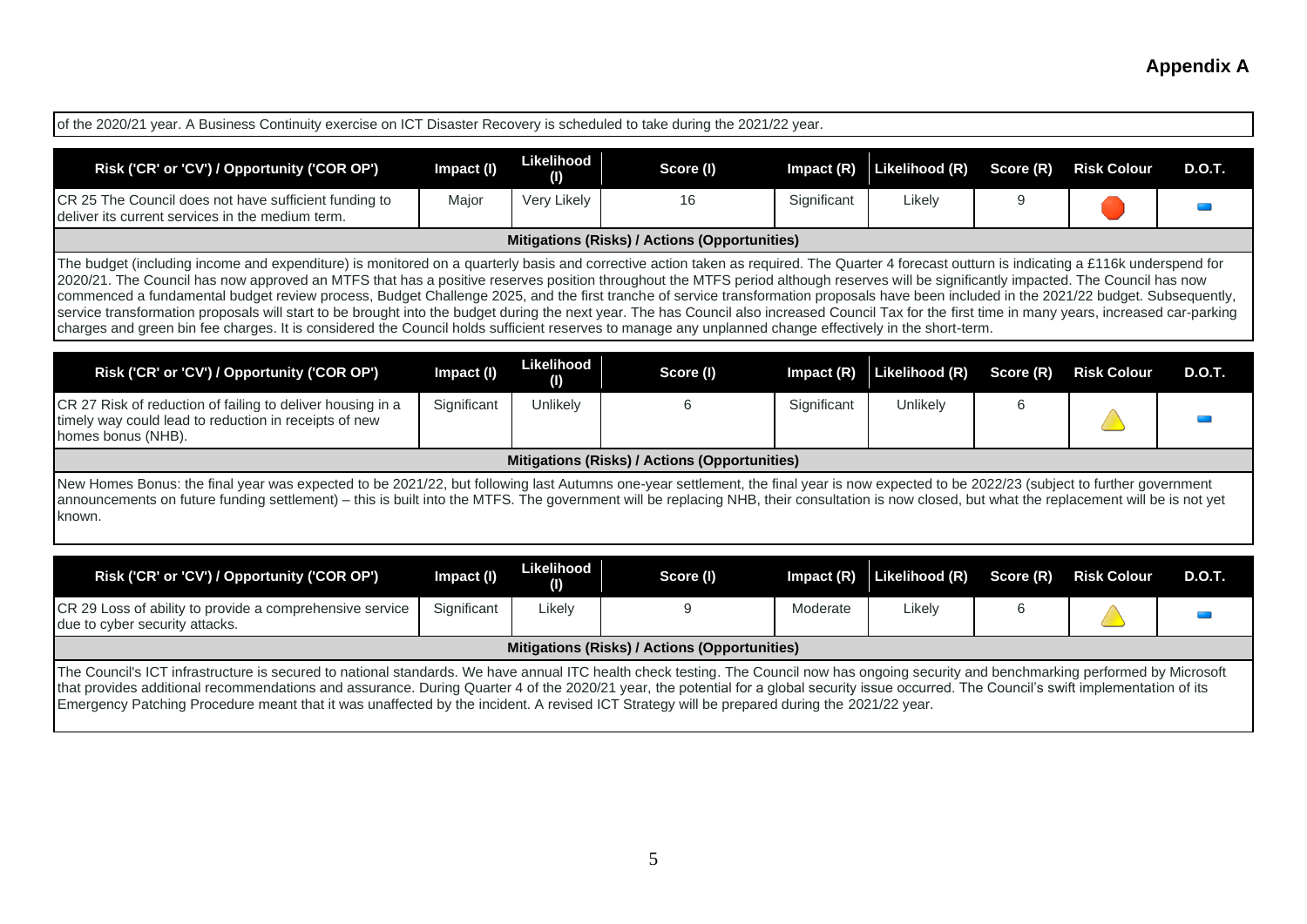| Risk ('CR' or 'CV') / Opportunity ('COR OP')                                                                                                                                                                                                                                                                                                                                                                                                                                                                                                                                                                                                                                                                                                                                                                                                                                                                                                                                                                                                                                                                                                                                                                                                                                                                                                                                                                                                                                                                                                                                                                                                       | Impact (I)  | Likelihood<br>(1) | Score (I)                                     | Impact (R)  | Likelihood (R) | Score (R) | <b>Risk Colour</b> | <b>D.O.T.</b> |
|----------------------------------------------------------------------------------------------------------------------------------------------------------------------------------------------------------------------------------------------------------------------------------------------------------------------------------------------------------------------------------------------------------------------------------------------------------------------------------------------------------------------------------------------------------------------------------------------------------------------------------------------------------------------------------------------------------------------------------------------------------------------------------------------------------------------------------------------------------------------------------------------------------------------------------------------------------------------------------------------------------------------------------------------------------------------------------------------------------------------------------------------------------------------------------------------------------------------------------------------------------------------------------------------------------------------------------------------------------------------------------------------------------------------------------------------------------------------------------------------------------------------------------------------------------------------------------------------------------------------------------------------------|-------------|-------------------|-----------------------------------------------|-------------|----------------|-----------|--------------------|---------------|
| CR 30 Risk of Loss of Planning decision-making powers<br>on major applications to the Planning Inspectorate due to<br>Special Measures designation as a result of triggering the<br>Appeal threshold for Government Intervention.                                                                                                                                                                                                                                                                                                                                                                                                                                                                                                                                                                                                                                                                                                                                                                                                                                                                                                                                                                                                                                                                                                                                                                                                                                                                                                                                                                                                                  | Significant | Likely            | 9                                             | Significant | Very Unlikely  | 3         |                    |               |
|                                                                                                                                                                                                                                                                                                                                                                                                                                                                                                                                                                                                                                                                                                                                                                                                                                                                                                                                                                                                                                                                                                                                                                                                                                                                                                                                                                                                                                                                                                                                                                                                                                                    |             |                   | Mitigations (Risks) / Actions (Opportunities) |             |                |           |                    |               |
| The adopted District-wide Local Plan has the effect of reducing the number of planning applications made outside the strategy of the Local Plan. This has the effect of also reducing planning<br>appeals outside of the Local Plan strategy thereby significantly reducing the risk of loss of decision-making powers, special measures and government intervention. The proactive growth team is<br>working closely with applicants for allocated sites in the Local Plan and ensuring applications are submitted in a timely fashion to enable delivery in accordance with the Local Plan housing<br>trajectory. The Council ensures that it meets Statutory deadlines for determination of applications through the use of agreed extensions of time with applicants. The Council uses software to<br>manage deadlines and monitor performance.                                                                                                                                                                                                                                                                                                                                                                                                                                                                                                                                                                                                                                                                                                                                                                                                |             |                   |                                               |             |                |           |                    |               |
| Risk ('CR' or 'CV') / Opportunity ('COR OP')                                                                                                                                                                                                                                                                                                                                                                                                                                                                                                                                                                                                                                                                                                                                                                                                                                                                                                                                                                                                                                                                                                                                                                                                                                                                                                                                                                                                                                                                                                                                                                                                       | Impact (I)  | Likelihood<br>(1) | Score (I)                                     | Impact (R)  | Likelihood (R) | Score (R) | <b>Risk Colour</b> | <b>D.O.T.</b> |
| CR 32 The Council does not meet its budgeted-for<br>Planning fee income targets, particularly in regard to<br>major applications which could have a negative impact on<br>the Council's financial position.                                                                                                                                                                                                                                                                                                                                                                                                                                                                                                                                                                                                                                                                                                                                                                                                                                                                                                                                                                                                                                                                                                                                                                                                                                                                                                                                                                                                                                        | Major       | Likely            | 12                                            | Major       | Unlikely       | 8         |                    |               |
|                                                                                                                                                                                                                                                                                                                                                                                                                                                                                                                                                                                                                                                                                                                                                                                                                                                                                                                                                                                                                                                                                                                                                                                                                                                                                                                                                                                                                                                                                                                                                                                                                                                    |             |                   | Mitigations (Risks) / Actions (Opportunities) |             |                |           |                    |               |
| The proactive growth team works closely with applications for allocated sites in the Local Plan to ensure that applications are submitted in a timely fashion to enable delivery to take place in<br>accordance with the Local Plan housing trajectory and also to ensure that planning application fee income levels are maintained. The Corporate Management Team monitors planning fee<br>income on a regular basis particularly in regard to fees for major applications and this information is fed into an overview of the Council's financial status. At the end of Quarter 4 of the 2020/21-<br>year, planning income was off target. This was due to a series of complex technical matters that took longer to resolve that anticipated resulting in Reserved Matters planning application<br>submissions being delayed. Also, in light of the Covid-19 crisis, predicting planning fee income was difficult. However, the situation and associated income continues to be monitored. Officers<br>have reviewed the model used for monitoring planning fee income and this is now more robust. Strategic Planners and Officers in Development Management are proactively monitoring the<br>delivery of the housing trajectory in the Local Plan to establish the extent to which there is a likelihood of major planning applications coming forward.<br>A robust planning income system was developed during Quarter 4 of the 2020/21 year and was in use from Quarter 1 of the 2021/22 year. This system provides the Council with real-time<br>financial information about planning income and enables accurate financial forecasting. |             |                   |                                               |             |                |           |                    |               |
| Risk ('CR' or 'CV') / Opportunity ('COR OP')                                                                                                                                                                                                                                                                                                                                                                                                                                                                                                                                                                                                                                                                                                                                                                                                                                                                                                                                                                                                                                                                                                                                                                                                                                                                                                                                                                                                                                                                                                                                                                                                       | Impact (I)  | Likelihood        | Score (I)                                     | Impact (R)  | Likelihood (R) | Score (R) | <b>Risk Colour</b> | <b>D.O.T.</b> |
| CR 33 Costs of planning appeals, and legal challenges<br>exceed approved annual legal budget which weakens the<br>Council's financial position.                                                                                                                                                                                                                                                                                                                                                                                                                                                                                                                                                                                                                                                                                                                                                                                                                                                                                                                                                                                                                                                                                                                                                                                                                                                                                                                                                                                                                                                                                                    | Major       | (1)<br>Likely     | 12                                            | Major       | Likely         | 12        |                    |               |
|                                                                                                                                                                                                                                                                                                                                                                                                                                                                                                                                                                                                                                                                                                                                                                                                                                                                                                                                                                                                                                                                                                                                                                                                                                                                                                                                                                                                                                                                                                                                                                                                                                                    |             |                   | Mitigations (Risks) / Actions (Opportunities) |             |                |           |                    |               |
| Monitoring of the budget takes place throughout the year; ensure that all planning decisions taken by Members and Officers are robust and based on sound planning grounds to minimise the                                                                                                                                                                                                                                                                                                                                                                                                                                                                                                                                                                                                                                                                                                                                                                                                                                                                                                                                                                                                                                                                                                                                                                                                                                                                                                                                                                                                                                                          |             |                   |                                               |             |                |           |                    |               |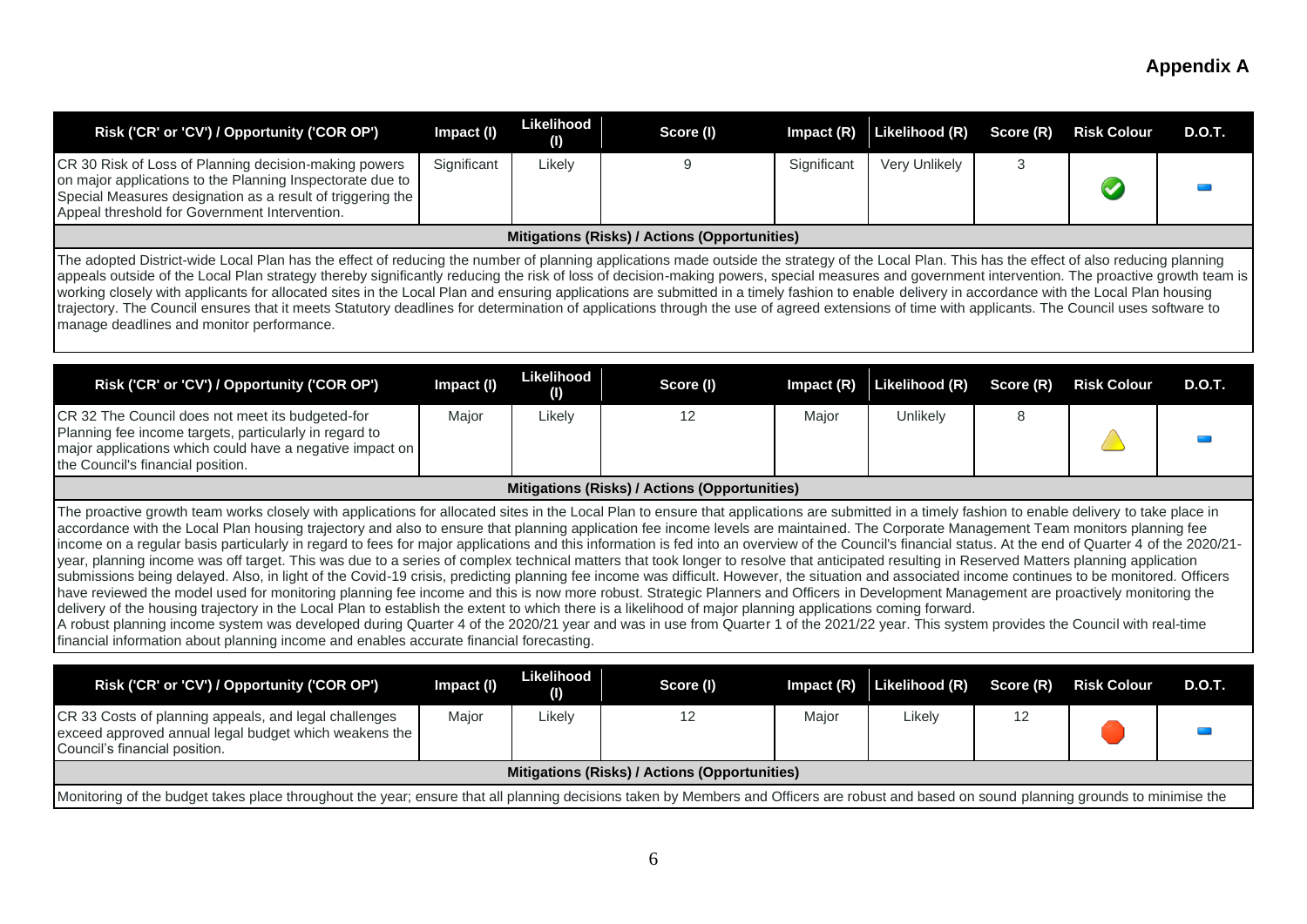Irisk of a successful appeal/ challenge. At the end of Quarter 2 of the 2021/22 year legal costs were within budget. Further training for elected members will take place as required during the 2021/22 year. At the end of Quarter 1 of the 2021/22 year the final judgement of an ongoing judicial review is awaited. This may result in legal costs exceeding the legal budget allocated to planning matters.

| Risk ('CR' or 'CV') / Opportunity ('COR OP')                                                                                                                                             | Impact (I) | Likelihood<br>(1) | Score (I) |          | Impact $(R)$ Likelihood $(R)$ Score $(R)$ |  | <b>Risk Colour</b> | D.O.T. |
|------------------------------------------------------------------------------------------------------------------------------------------------------------------------------------------|------------|-------------------|-----------|----------|-------------------------------------------|--|--------------------|--------|
| <b>CR</b> 34 The Council fails to meet its information<br>governance and records management obligations under<br>various enactments such as the Data Protection Act 2018<br>and UK GDPR. | Maior      | Likely            |           | Moderate | Unlikely                                  |  |                    |        |
| Mitigations (Risks) / Actions (Opportunities)                                                                                                                                            |            |                   |           |          |                                           |  |                    |        |

A series of measures have been put in place to ensure that the Council is compliant with the requirements of the Data Protection Act 2018: The appointment of Data Protection Officer (DPO); Mandatory UK GDPR training for all staff; training and guidance for elected members; all existing policies, procedures and working practices reviewed for compliance; introduction of Information Governance Board (Chaired by SIRO); introduction of Data Protection Impact Assessments (DPIA) and on-going programme of Information management inspections; on-going training and review of systems, working practices and control mechanisms. UK GDPR has been added as a standard item to all report templates and Officers were trained on this. Compliance checking continues as a matter of course. Refresher training on UK GDPR and FOI was rolled out in the 2020/21 year. This is largely complete with some mop up reminders to be issued. New Records Management policy to be drafted and introduced, during the 2021/22 year with reference to any impacts resulting from the ICT strategy.

| Risk ('CR' or 'CV') / Opportunity ('COR OP')                                                              | Impact (I)                                                                                                                                                                                                                                                                                                                                                                                                                                                                                                                                                                                | Likelihood<br>(1) | Score (I) | $Im$ pact $(R)$ | Likelihood (R) | Score (R) | <b>Risk Colour</b> | <b>D.O.T.</b> |  |  |
|-----------------------------------------------------------------------------------------------------------|-------------------------------------------------------------------------------------------------------------------------------------------------------------------------------------------------------------------------------------------------------------------------------------------------------------------------------------------------------------------------------------------------------------------------------------------------------------------------------------------------------------------------------------------------------------------------------------------|-------------------|-----------|-----------------|----------------|-----------|--------------------|---------------|--|--|
| CR 37 Increase in homeless presentations results in an<br>increased demand in Council support for relief. | Significant                                                                                                                                                                                                                                                                                                                                                                                                                                                                                                                                                                               | Very Likely       |           | Significant     | Very Likely    |           |                    |               |  |  |
|                                                                                                           | Mitigations (Risks) / Actions (Opportunities)                                                                                                                                                                                                                                                                                                                                                                                                                                                                                                                                             |                   |           |                 |                |           |                    |               |  |  |
|                                                                                                           | During Quarter 4 of the 2019/20 year, the Council completed purchase of three flats and they began to be used to accommodate homeless households. In total, the Council now has four flats<br>which can be used to accommodate the homeless. The Council is proactively working with the Citizens Advice Bureau, and social landlords, to encourage vulnerable households to effectively<br>budget for the future to avoid homelessness. The Council was successful in obtaining additional funding to specifically help it target homelessness. During the 2021/22 year the Council will |                   |           |                 |                |           |                    |               |  |  |

begin work to develop a property on Roman Way, Market Harborough into flats which will be used to accommodate homeless persons.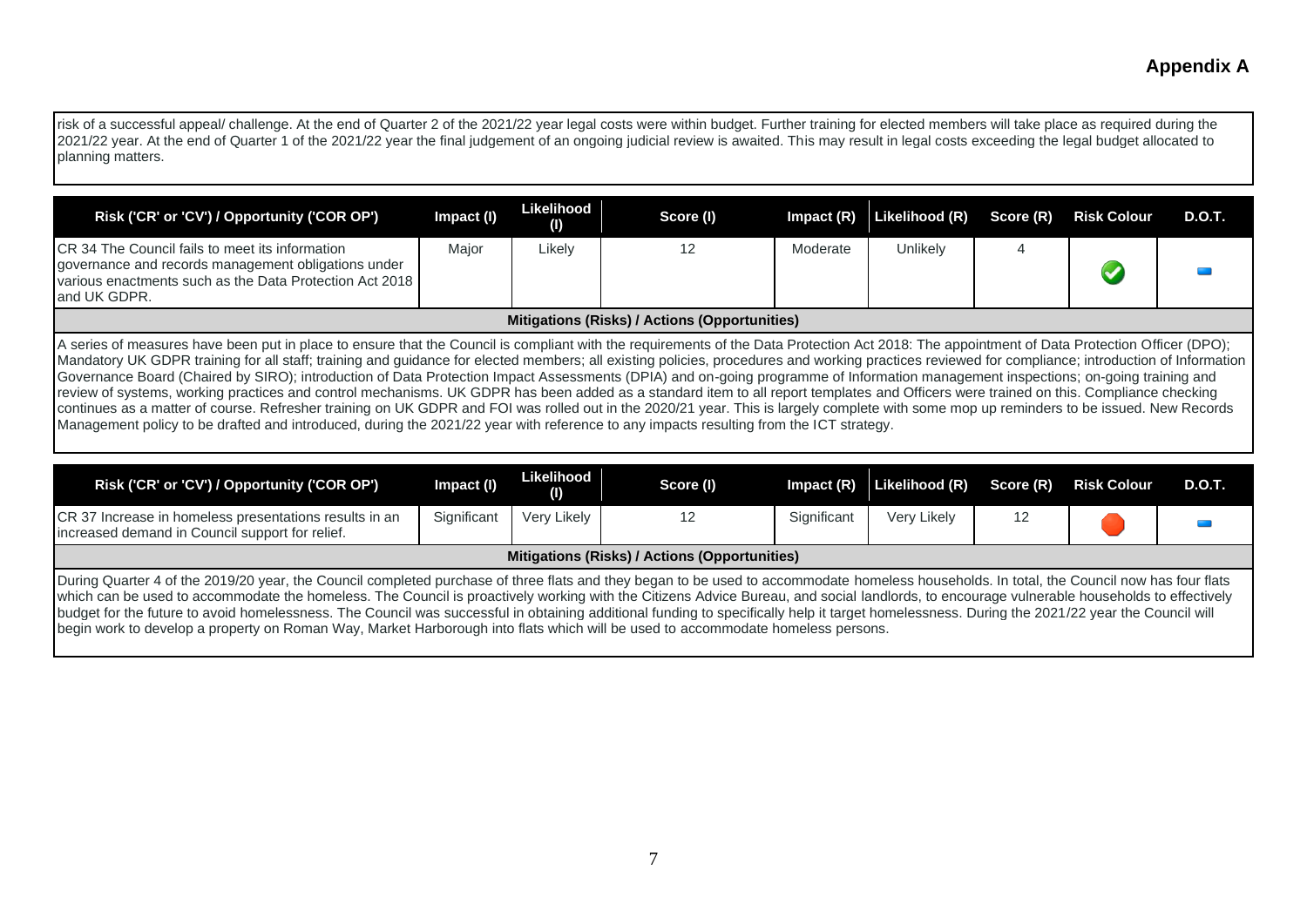| Risk ('CR' or 'CV') / Opportunity ('COR OP')                                                                                                                                                                                                                                                                                                                                                                                                                                                                                                                                                                                                                                                                                                                                                                                                                  | Impact (I) | Likelihood<br>(I)                | Score (I)                                            | Impact $(R)$ | Likelihood (R) | Score (R)      | <b>Risk Colour</b> | <b>D.O.T.</b> |  |
|---------------------------------------------------------------------------------------------------------------------------------------------------------------------------------------------------------------------------------------------------------------------------------------------------------------------------------------------------------------------------------------------------------------------------------------------------------------------------------------------------------------------------------------------------------------------------------------------------------------------------------------------------------------------------------------------------------------------------------------------------------------------------------------------------------------------------------------------------------------|------------|----------------------------------|------------------------------------------------------|--------------|----------------|----------------|--------------------|---------------|--|
| CR 38 Risk of Environmental Services contractor<br>defaulting leads to an inability to fulfil the statutory<br>obligation to collect waste.                                                                                                                                                                                                                                                                                                                                                                                                                                                                                                                                                                                                                                                                                                                   | Major      | Unlikely                         | 8                                                    | Major        | Very Unlikely  | $\overline{4}$ |                    |               |  |
|                                                                                                                                                                                                                                                                                                                                                                                                                                                                                                                                                                                                                                                                                                                                                                                                                                                               |            |                                  | <b>Mitigations (Risks) / Actions (Opportunities)</b> |              |                |                |                    |               |  |
| Regular engagement with contractor (this contact has increased as a result of the Covid-19 crisis in order to help anticipate potential issues). The Council has had a healthy working relationship<br>with the contractor over a number of years.                                                                                                                                                                                                                                                                                                                                                                                                                                                                                                                                                                                                            |            |                                  |                                                      |              |                |                |                    |               |  |
| Risk ('CR' or 'CV') / Opportunity ('COR OP')                                                                                                                                                                                                                                                                                                                                                                                                                                                                                                                                                                                                                                                                                                                                                                                                                  | Impact (I) | Likelihood<br>(I)                | Score (I)                                            | Impact $(R)$ | Likelihood (R) | Score (R)      | <b>Risk Colour</b> | <b>D.O.T.</b> |  |
| CR 39 Risk of leisure contractor defaulting leads to an<br>inability to deliver leisure services.                                                                                                                                                                                                                                                                                                                                                                                                                                                                                                                                                                                                                                                                                                                                                             | Major      | Likely                           | 12                                                   | Major        | Unlikely       | 8              |                    |               |  |
|                                                                                                                                                                                                                                                                                                                                                                                                                                                                                                                                                                                                                                                                                                                                                                                                                                                               |            |                                  | Mitigations (Risks) / Actions (Opportunities)        |              |                |                |                    |               |  |
| Regular engagement with contractor. The Council has agreed a financial Covid-19 Support Package with the contractor to ensure that all services continue to be provided. Oversight of the<br>contract appears regularly on Council Committee agendas to ensure it continues to be discussed regularly. Sport England has provided specialist advice, and support, to the Council to help with<br>the ongoing Coronavirus situation. During Quarter 4 of the 2020/21 year the Council received some additional funding from central government to help support leisure recovery. During Quarter<br>1 of the 2021/22 year the Council agreed to continue to support the Leisure contractor for a further six months.                                                                                                                                            |            |                                  |                                                      |              |                |                |                    |               |  |
| Risk ('CR' or 'CV') / Opportunity ('COR OP')                                                                                                                                                                                                                                                                                                                                                                                                                                                                                                                                                                                                                                                                                                                                                                                                                  | Impact (I) | Likelihood<br>$\left( 0 \right)$ | Score (I)                                            | Impact $(R)$ | Likelihood (R) | Score (R)      | <b>Risk Colour</b> | <b>D.O.T.</b> |  |
| CR 40 The service transformation propositions agreed by<br>Council as a consequence of the Budget Challenge 2025<br>programme is not delivered resulting in<br>underachievement of identified savings.                                                                                                                                                                                                                                                                                                                                                                                                                                                                                                                                                                                                                                                        | Major      | Unlikely                         | 8                                                    | Significant  | Unlikely       | 6              |                    |               |  |
| Mitigations (Risks) / Actions (Opportunities)                                                                                                                                                                                                                                                                                                                                                                                                                                                                                                                                                                                                                                                                                                                                                                                                                 |            |                                  |                                                      |              |                |                |                    |               |  |
| The BC25 programme is being closely controlled and monitored and includes a number of key attributes that aim to ensure that propositions are deliverable, realistic and achieve the expected<br>savings/investment; including:Independent project management, Comparison data to similar councils; Positive ownership of proposals as reviews developed by service managers; Political<br>sponsorship of service/delivery changes proposals; Strategic 'critical' leadership review of service/delivery proposals. Subsequent service transformation is then embedded into the Council's<br>Change Programme, which then has further strategic officer and political oversight. Implementation is led by service managers based on the Council project management methodology;<br>including the development of detailed business cases and associated plans. |            |                                  |                                                      |              |                |                |                    |               |  |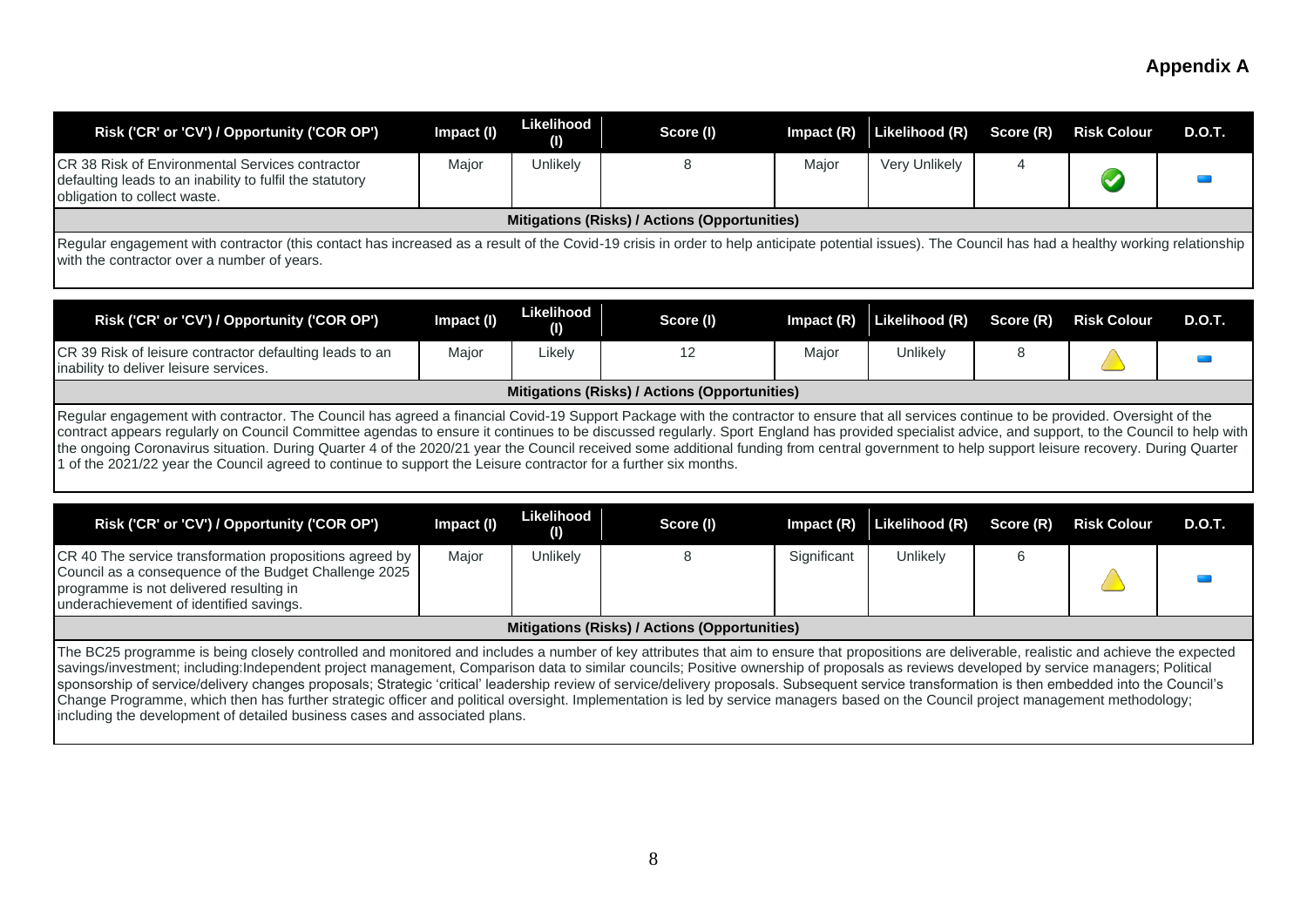| Risk ('CR' or 'CV') / Opportunity ('COR OP')                                                                                                                                                                                                                                                                                                                                                                                                                                                                                                                                                                                                                                                                                                                                                                                                                                                                                                                                                                                                                                                                                                                                                                                                                                                                                                                                                                                                                                                                                                                                                | Impact (I) | Likelihood<br>(1)                    | Score (I)                                     | Impact $(R)$ | Likelihood (R) | Score (R) | <b>Risk Colour</b> | <b>D.O.T.</b> |  |
|---------------------------------------------------------------------------------------------------------------------------------------------------------------------------------------------------------------------------------------------------------------------------------------------------------------------------------------------------------------------------------------------------------------------------------------------------------------------------------------------------------------------------------------------------------------------------------------------------------------------------------------------------------------------------------------------------------------------------------------------------------------------------------------------------------------------------------------------------------------------------------------------------------------------------------------------------------------------------------------------------------------------------------------------------------------------------------------------------------------------------------------------------------------------------------------------------------------------------------------------------------------------------------------------------------------------------------------------------------------------------------------------------------------------------------------------------------------------------------------------------------------------------------------------------------------------------------------------|------------|--------------------------------------|-----------------------------------------------|--------------|----------------|-----------|--------------------|---------------|--|
| CV 02 Unforeseen, unfunded financial burdens as a<br>result of responding to the ongoing situation weaken the<br>Council's financial stability.                                                                                                                                                                                                                                                                                                                                                                                                                                                                                                                                                                                                                                                                                                                                                                                                                                                                                                                                                                                                                                                                                                                                                                                                                                                                                                                                                                                                                                             | Major      | Very Likely                          | 16                                            | Significant  | Likely         | 9         |                    |               |  |
|                                                                                                                                                                                                                                                                                                                                                                                                                                                                                                                                                                                                                                                                                                                                                                                                                                                                                                                                                                                                                                                                                                                                                                                                                                                                                                                                                                                                                                                                                                                                                                                             |            |                                      | Mitigations (Risks) / Actions (Opportunities) |              |                |           |                    |               |  |
| The Council is actively monitoring the ongoing impact of the Covid-19 pandemic on both its 'business as usual' and Covid response services; this is reported to Cabinet at the same time as<br>routine budget monitoring. The Council is currently forecasting a need to use its own reserves to meet some unsupported costs of Covid, these can be met in the short-term, but this is likely to<br>have an adverse impact on the longer-term financial sustainability of the Council. In setting the Budget and MTFS the Council has set aside a specific ear-marked reserve in respect of Covid<br>and has been prudent in setting its Council Tax base and its estimates for Council Tax and Business Rates income.                                                                                                                                                                                                                                                                                                                                                                                                                                                                                                                                                                                                                                                                                                                                                                                                                                                                      |            |                                      |                                               |              |                |           |                    |               |  |
| Risk ('CR' or 'CV') / Opportunity ('COR OP')                                                                                                                                                                                                                                                                                                                                                                                                                                                                                                                                                                                                                                                                                                                                                                                                                                                                                                                                                                                                                                                                                                                                                                                                                                                                                                                                                                                                                                                                                                                                                | Impact (I) | Likelihood<br>$\mathbf{\mathcal{L}}$ | Score (I)                                     | Impact $(R)$ | Likelihood (R) | Score (R) | <b>Risk Colour</b> | <b>D.O.T.</b> |  |
| CV 03 Loss of income, as economic activity reduces,<br>weakens the Council's cashflow and financial<br>sustainability.                                                                                                                                                                                                                                                                                                                                                                                                                                                                                                                                                                                                                                                                                                                                                                                                                                                                                                                                                                                                                                                                                                                                                                                                                                                                                                                                                                                                                                                                      | Major      | Likely                               | 12                                            | Major        | Likely         | 12        |                    |               |  |
|                                                                                                                                                                                                                                                                                                                                                                                                                                                                                                                                                                                                                                                                                                                                                                                                                                                                                                                                                                                                                                                                                                                                                                                                                                                                                                                                                                                                                                                                                                                                                                                             |            |                                      | Mitigations (Risks) / Actions (Opportunities) |              |                |           |                    |               |  |
| The Council has recognised reductions in: 1. Corporate income (business rates and council tax) through both the use of new Tax Income Guarantee Scheme (TIG) and revisions to Collection<br>Fund provisions. To help mitigate future impacts, when the 2021/22 budget was approved the Council established a £1.1m "Covid-19 Internal Recovery Reserve" - this effectively earmarks TIG<br>grant. 2. Some "corporate centric" service income lines (i.e. Planning, Investment Interest) and negated these with the application of some of the CV19 grants etc. notified as part of the financial<br>settlement (discussed in detail in the Budget related Cabinet/Council reports considered in January/February 2021. Some risk remains around other significant income lines i.e. Car Parking etc<br>but these will be closely monitored as part of the routine quarterly monitoring process. Where savings can be vired from other budgets, this will be actioned first but where significant shortfalls<br>can only be met from the use of reserves, such reserves will be applied. The Council maintains a £2.6m (20% of Net Expenditure) General Fund (Unallocated) Reserve to meet such unplanned<br>losses. The Council continues to monitor Coronavirus related impacts and reports as required to government on impacts. The government will compensate the Council for some elements of<br>income loss for the first quarter of 2021/22, but it will not be 100%. And, if it becomes necessary, the Council will continue to lobby government for further Covid-related support. |            |                                      |                                               |              |                |           |                    |               |  |
| Risk ('CR' or 'CV') / Opportunity ('COR OP')                                                                                                                                                                                                                                                                                                                                                                                                                                                                                                                                                                                                                                                                                                                                                                                                                                                                                                                                                                                                                                                                                                                                                                                                                                                                                                                                                                                                                                                                                                                                                | Impact (I) | Likelihood<br>(1)                    | Score (I)                                     | Impact (R)   | Likelihood (R) | Score (R) | <b>Risk Colour</b> | <b>D.O.T.</b> |  |
| CV 04 The focus on high-priority, short-term needs<br>prevent the medium-term financial planning and decision-<br>making needed to balance the Council's finances in the<br>medium term.                                                                                                                                                                                                                                                                                                                                                                                                                                                                                                                                                                                                                                                                                                                                                                                                                                                                                                                                                                                                                                                                                                                                                                                                                                                                                                                                                                                                    | Major      | Very Likely                          | 16                                            | Major        | Likely         | 12        |                    |               |  |
| Mitigations (Risks) / Actions (Opportunities)                                                                                                                                                                                                                                                                                                                                                                                                                                                                                                                                                                                                                                                                                                                                                                                                                                                                                                                                                                                                                                                                                                                                                                                                                                                                                                                                                                                                                                                                                                                                               |            |                                      |                                               |              |                |           |                    |               |  |
| The Council has an MTFS that models financial standing through to 2024/25. This in itself will help the Council to maintain a medium-term financial horizon. The MTFS will be adjusted<br>throughout 2021/22 as the results of the BC25 budget review programme are embedded and this will be reported as part of the routine quarterly budget monitoring process. Further, a new style<br>of quarterly financial monitoring is introduced that will reflect on both in-year and medium-term service/corporate financial impacts as well as consequential impacts on reserves. The MTFS itself                                                                                                                                                                                                                                                                                                                                                                                                                                                                                                                                                                                                                                                                                                                                                                                                                                                                                                                                                                                              |            |                                      |                                               |              |                |           |                    |               |  |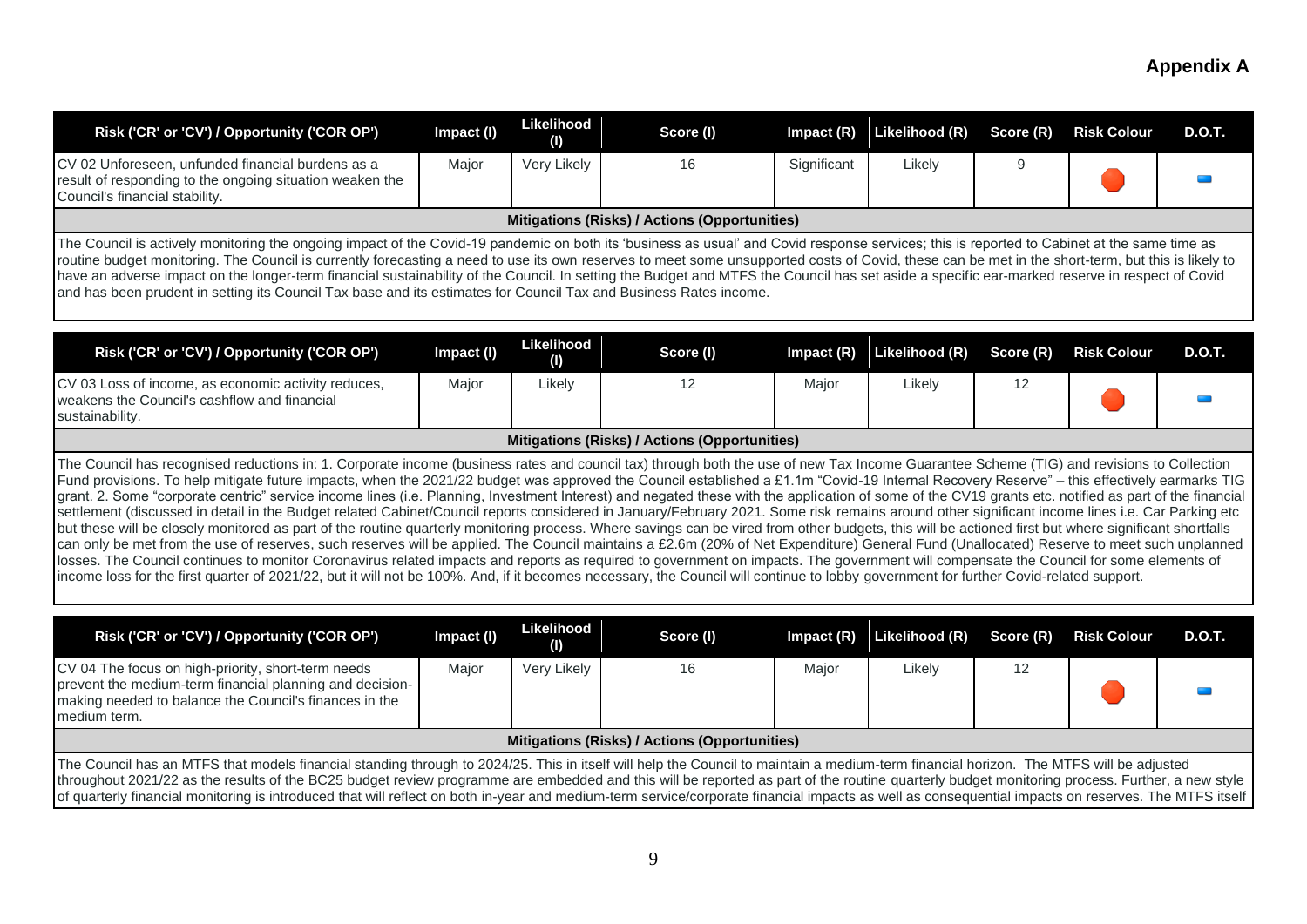| includes respective financial impacts from Covid-related losses (Council Tax, Business Rates, general service incomes) and respective 'compensating' government grants. The Council has<br>agreed to use some of the one-off grants to meet some of the expected losses to be incurred by some services. The Council will continue to use reserves to balance its budget but, the first port<br>of call to meet budget shortfalls will be virements from within services or from other services and then the use of General Fund (unallocated) Reserves.                                                                                                                                                                                                                                                                                                                                                                                                                                                                                                                                                                                                                                                                                                                   |             |                   |                                                      |             |                |           |                      |               |
|----------------------------------------------------------------------------------------------------------------------------------------------------------------------------------------------------------------------------------------------------------------------------------------------------------------------------------------------------------------------------------------------------------------------------------------------------------------------------------------------------------------------------------------------------------------------------------------------------------------------------------------------------------------------------------------------------------------------------------------------------------------------------------------------------------------------------------------------------------------------------------------------------------------------------------------------------------------------------------------------------------------------------------------------------------------------------------------------------------------------------------------------------------------------------------------------------------------------------------------------------------------------------|-------------|-------------------|------------------------------------------------------|-------------|----------------|-----------|----------------------|---------------|
| Risk ('CR' or 'CV') / Opportunity ('COR OP')                                                                                                                                                                                                                                                                                                                                                                                                                                                                                                                                                                                                                                                                                                                                                                                                                                                                                                                                                                                                                                                                                                                                                                                                                               | Impact (I)  | Likelihood<br>(I) | Score (I)                                            | Impact (R)  | Likelihood (R) | Score (R) | <b>Risk Colour</b>   | <b>D.O.T.</b> |
| CV 06 Reduced staff morale, as a result of depleted<br>numbers of workers and uncertainty about the future,<br>leads to mistakes and loss of productivity.                                                                                                                                                                                                                                                                                                                                                                                                                                                                                                                                                                                                                                                                                                                                                                                                                                                                                                                                                                                                                                                                                                                 | Moderate    | Unlikely          | Δ                                                    | Minor       | Unlikely       | 2         |                      |               |
|                                                                                                                                                                                                                                                                                                                                                                                                                                                                                                                                                                                                                                                                                                                                                                                                                                                                                                                                                                                                                                                                                                                                                                                                                                                                            |             |                   | <b>Mitigations (Risks) / Actions (Opportunities)</b> |             |                |           |                      |               |
| Clear and continuous communications, regular check-ins by managers. Ongoing Covid-19 factors and BC25 work may increase the scores of this risk. However, at the time of writing, there is no<br>evidence of loss of productivity. Because staff continue to work at home, new ways of working which are aimed at maintaining morale are being developed for roll-out in the 2021/22 year.                                                                                                                                                                                                                                                                                                                                                                                                                                                                                                                                                                                                                                                                                                                                                                                                                                                                                 |             |                   |                                                      |             |                |           |                      |               |
| Risk ('CR' or 'CV') / Opportunity ('COR OP')                                                                                                                                                                                                                                                                                                                                                                                                                                                                                                                                                                                                                                                                                                                                                                                                                                                                                                                                                                                                                                                                                                                                                                                                                               | Impact (I)  | Likelihood<br>(1) | Score (I)                                            | Impact (R)  | Likelihood (R) | Score (R) | <b>Risk Colour</b>   | <b>D.O.T.</b> |
| CV 09 The ongoing situation leads to multiple, concurrent<br>Emergency Planning situations which the Council does<br>not have the capacity to deal with.                                                                                                                                                                                                                                                                                                                                                                                                                                                                                                                                                                                                                                                                                                                                                                                                                                                                                                                                                                                                                                                                                                                   | Significant | Likely            | 9                                                    | Significant | Very Unlikely  | 3         |                      |               |
| Mitigations (Risks) / Actions (Opportunities)                                                                                                                                                                                                                                                                                                                                                                                                                                                                                                                                                                                                                                                                                                                                                                                                                                                                                                                                                                                                                                                                                                                                                                                                                              |             |                   |                                                      |             |                |           |                      |               |
| Working in partnership with the LRF; Availability of mutual aid as necessary through the Resilience Partnership; Separation of roles between Corporate Management Team to deal with any<br>concurrent issues. A concurrent response structure has been devised and roles allocated to different individuals to increase the resilience to respond to concurrent incidents.                                                                                                                                                                                                                                                                                                                                                                                                                                                                                                                                                                                                                                                                                                                                                                                                                                                                                                 |             |                   |                                                      |             |                |           |                      |               |
| Risk ('CR' or 'CV') / Opportunity ('COR OP')                                                                                                                                                                                                                                                                                                                                                                                                                                                                                                                                                                                                                                                                                                                                                                                                                                                                                                                                                                                                                                                                                                                                                                                                                               | Impact (I)  | Likelihood<br>(1) | Score (I)                                            | Impact (R)  | Likelihood (R) | Score (R) | <b>Risk Colour</b>   | <b>D.O.T.</b> |
| CV 11 Illness, self-isolation, and other factors lead to loss<br>of capacity to operate services.                                                                                                                                                                                                                                                                                                                                                                                                                                                                                                                                                                                                                                                                                                                                                                                                                                                                                                                                                                                                                                                                                                                                                                          | Significant | Likely            | 9                                                    | Moderate    | Unlikely       | 4         | $\blacktriangledown$ |               |
| Mitigations (Risks) / Actions (Opportunities)                                                                                                                                                                                                                                                                                                                                                                                                                                                                                                                                                                                                                                                                                                                                                                                                                                                                                                                                                                                                                                                                                                                                                                                                                              |             |                   |                                                      |             |                |           |                      |               |
| Redeployment of staff resources across the Council where needed, continuous support from managers, prioritisation of working within the teams, identify skills and gaps and seek to fill by<br>training. Recruitment is not seen as a problem yet, although because of notice periods, it may be three months before someone is due to start. Interviews can be conducted remotely. Several<br>service areas are experiencing increased demand on their resources. These include: environmental health, licensing, housing/ homelessness and anti-social behaviour. The ongoing national<br>Covid-19 crisis makes the recruiting of specialist officers more difficult. The Leicestershire authorities are investigating the potential to share resources between themselves. During Quarter 4<br>Key workers were identified for priority vaccination. All staff are encouraged to undertake lateral flow tests before attending Council buildings, mixing with colleagues or customers. During<br>Quarter 1 of the 2021/22 year a plan for a reduced return of staff to Council buildings will be devised and implemented. The roll-out of the national vaccination programme has helped to mitigate<br>the potential impact of Covid-19-related loss of staff capacity. |             |                   |                                                      |             |                |           |                      |               |